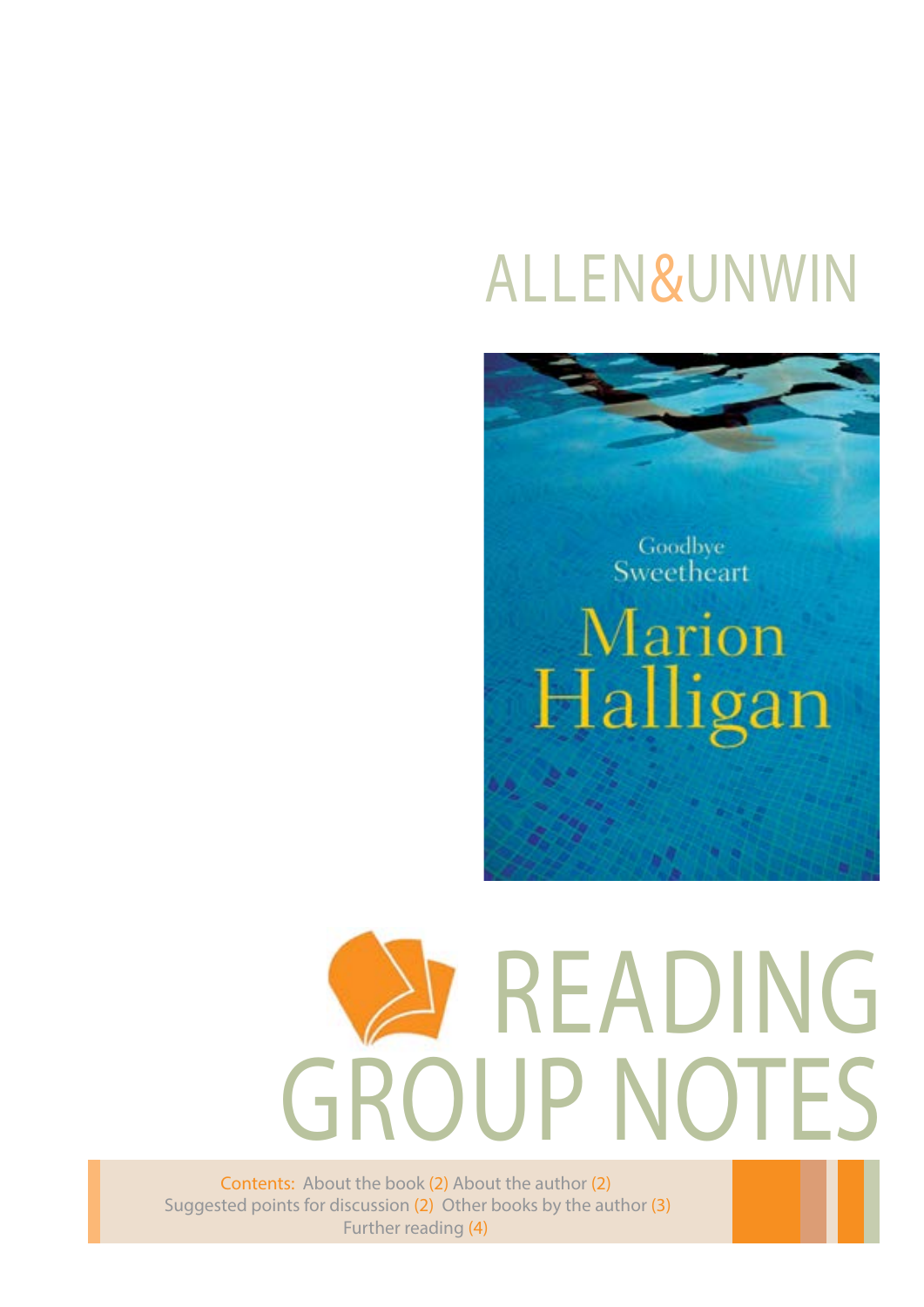#### About the book

A successful lawyer, bon vivant, loving husband and father, has a heart attack and dies while swimming in the local pool. A man apparently happily married, yet, with two divorces behind him and three puzzled children. In death it seems that he is not the person everyone thought.

As his extended family gathers to mourn, secrets and lies unfold uncomfortably around them. Those pornographic images on his laptop? An unexpected lover - is he still philandering? But somewhere in the turmoil of mourning each of them has to find an answer to the question - who was this man really? What mysteries has he taken to the grave with him?

From the author of *Valley of Grace* comes a powerful novel of love, the desire for understanding, and the inevitable messiness of life.

#### About the author

Marion Halligan is one of Australia's most important writers, with a long list of literary prizes to her credit. She has been short-listed for the Commonwealth Writers' Prize and the Miles Franklin Literary Award, and has been awarded the Age Book of the Year, the ACT Book of the Year (three times), the Nita B. Kibble Award, the Steele Rudd Award, the Braille Book of the Year, the 3M Talking Book of the Year and the Geraldine Pascall Prize for critical writing. She lives in Canberra and has an AM for services to literature.

#### For discussion

- The book starts 'This story begins by water', and water is a central motif throughout the book. Grief is represented as waves dumping Lynette so that she can't get back on her feet. Helen describes rage as a tidal wave that sweeps through her. Nerys' house is washing into the sea. Barbara's daughter has drowned. Discuss the references to water throughout the book. What do you think water symbolises in the story?
- "Love asks all, and demands that all be forgiven." (pp26) Consider this observation by Lynette. In what ways does this affect the relationships between the characters in *Goodbye Sweetheart*?
- Each character has a chapter in the book that recaps their life up to this point. In this way, the book is like a series of short stories. In explaining her style of writing *Goodbye Sweetheart* in this manner, Marion has said "I rather like that way of looking at things because it seems to me that there's a quite serious truth in it, that when you have a bunch of characters, each one of them is the sort of hero of their own life, and they're bit players in other people's lives.'' How did switching between different points of view change your opinion of each character?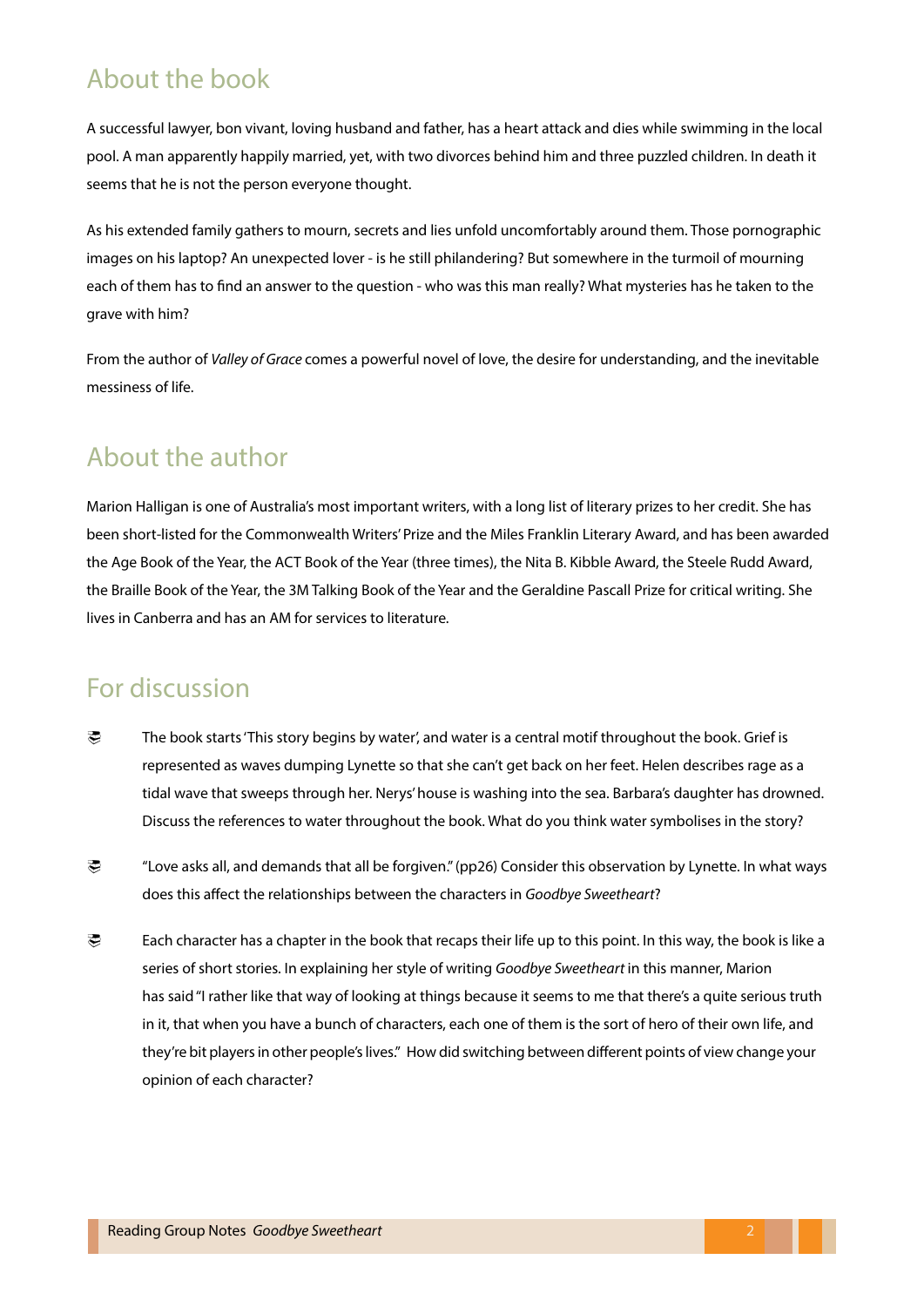- "Do you ever regret . . . said Bill. Do you ever have regrets, I suppose I mean. No, I don't regret, said Jack, I don't think things are for regretting. How can that help? You do what you think is the right thing at the time and you have to stick with that." (pp39) Do you think any of the characters are left with regrets at the end of the book?
- "Greed, ambition; are they the same thing? " (pp 39) Discuss this question by Jack. Do you agree?
- On page 71, Pepita refers to marriage as a trap. How do you think the four women who loved William would react to this statement?
- There are no quotation marks to denote speech throughout the book. Why do you think the author made the decision to write the story like this? Did this style of writing appeal to you?
- Consider Lynette's character at the beginning and end of the book. What has changed for her? What has stayed the same? What do you think she will do next?
- "The sin of Casaubon was envy. I know despair is supposed to be the most terrible sin of all, and it is bad, but it doesn't hurt others, except as they love you. Which is an occupational hazard of living. But envy, resentment of the happiness or good of others, so that you desire to do things to harm them, that is very bad. Other sins—lust, sloth, gluttony, even covetousness—are benign in comparison. Ah yes, wrath. There you are, a good honest sin. And often, I should think, appropriate, even necessary. I have been wrathful and most righteously so on occasions. But envy, no. A mean and withering and poisonous sin. Self-poisoning. To be feared, worst of all, then." (pp72) Do you agree with Pepita?
- In what ways does William's death challenge, but ultimately strengthen the relationships between the characters in the book?
- "Farewell, thought Ferdie, moved by Jack's choice of words. He is a good man, he thought. Could you have said that of William? He wasn't a bad man. He was charming, witty, good company, but he wasn't a good man. Would I want that for my epitaph?" (pp 243) How does your opinion of William change throughout the book, as you see him through each character's eyes? What do you think would have been a fitting epitaph for him?

## Other books by the author

*Shooting the Fox Valley of Grace The Apricot Colonel Murder on the Apricot Coast The Taste of Memory The Point*